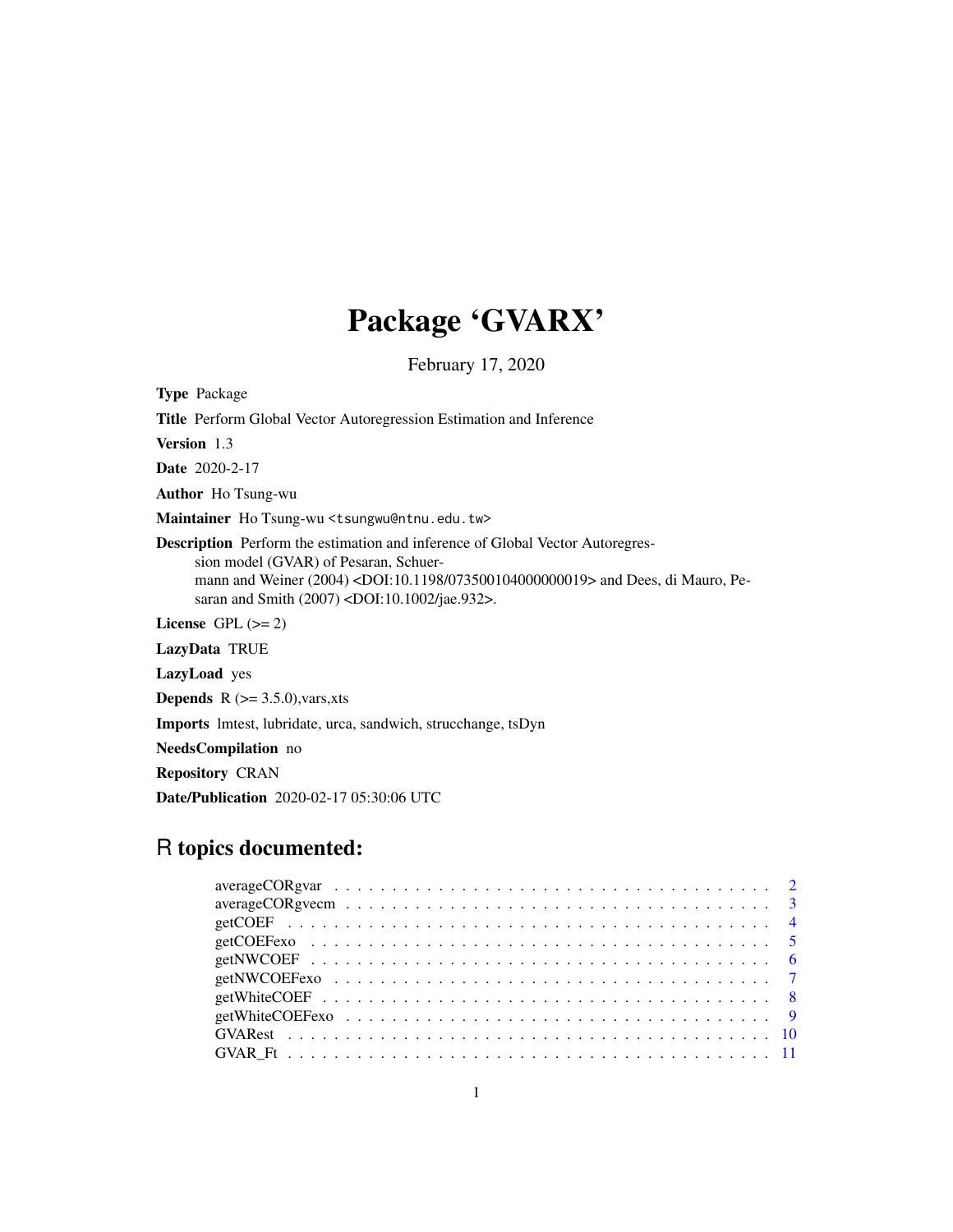# <span id="page-1-0"></span>2 averageCORgvar

| Index |  |
|-------|--|
|       |  |
|       |  |
|       |  |
|       |  |
|       |  |
|       |  |
|       |  |

averageCORgvar *Comparing average residual correlations.*

# Description

Average pairwise cross-section residual correlations.

# Usage

averageCORgvar(out)

# Arguments

out Estimation results object generated by GVARest

# Details

This function compares the dependency of residuals in VAR and GVAR.

# Value

| varRSDcor  | A list object of average residual correlations of country-specific VAR           |
|------------|----------------------------------------------------------------------------------|
| gyarRSDcor | A list object of average residual correlations of country-specific VAR augmented |
|            | by foreign variables (GVAR)                                                      |

# Author(s)

Ho Tsung-wu <tsungwu@ntnu.edu.tw>, College of Management, National Taiwan Normal University.

#### References

Mauro Filippo di and Pesaran H. M. (2013) The GVAR Handbook– Structure and Applications of a Macro Model of the Global Economy for Policy. Oxford University Press.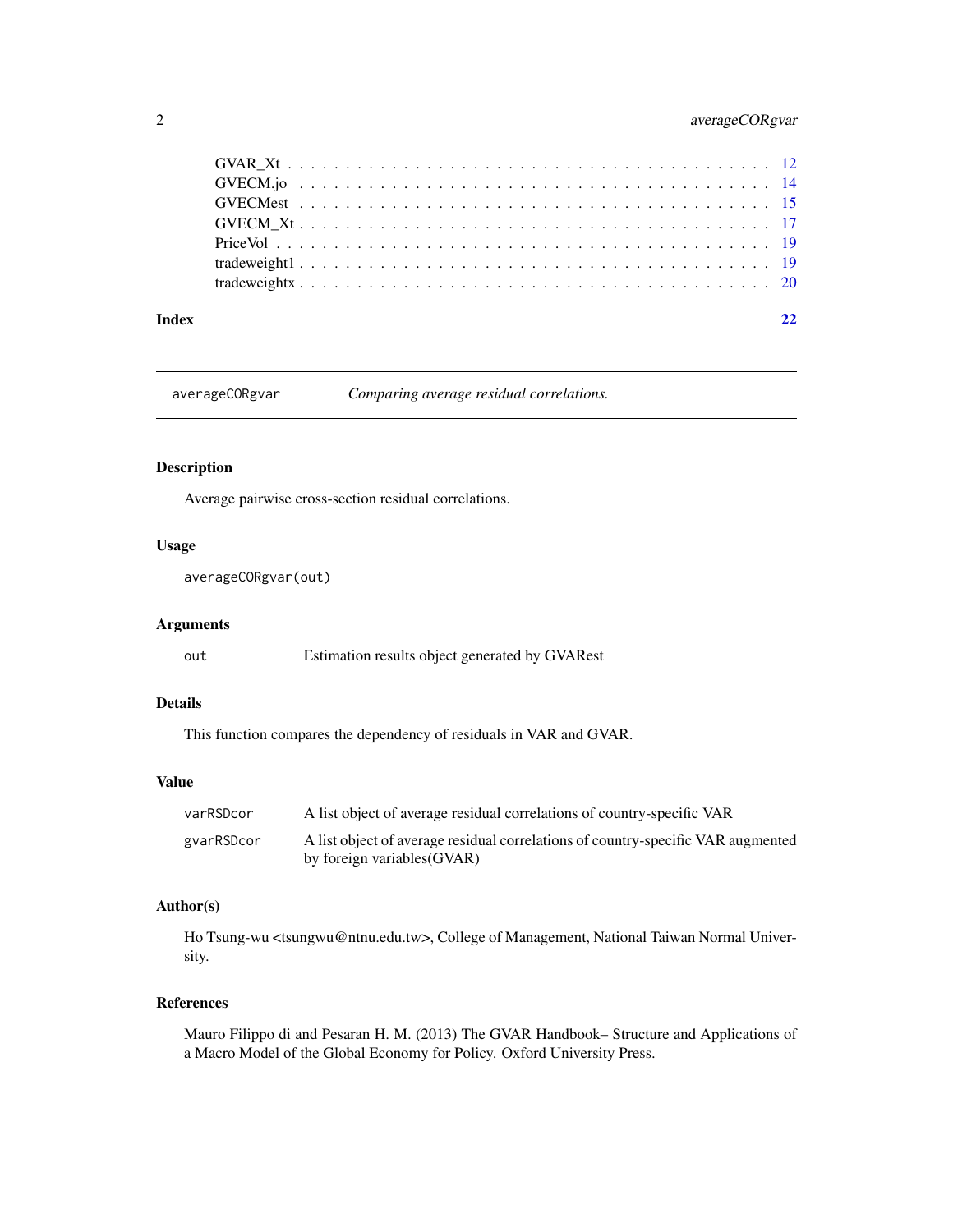# <span id="page-2-0"></span>averageCORgvecm 3

# Examples

```
data("PriceVol")
data("tradeweight1")
data("tradeweightx")
p=2FLag=2
lag.max=15
type="const"
ic="SC"
weight.matrix=tradeweightx
mainOUTPUT = GVARest(data=PriceVol,p,FLag,lag.max,type,ic,weight.matrix)
cor2_avg=averageCORgvar(out=mainOUTPUT)
as.matrix((cor2_avg$varRSDcor)[[1]])
as.matrix((cor2_avg$varRSDcor)[[2]])
as.matrix(cor2_avg$gvarRSDcor[[1]])
as.matrix(cor2_avg$gvarRSDcor[[2]])
```
averageCORgvecm *Comparing average residual correlations of GVECM and VECM.*

#### Description

Average pairwise cross-section residual correlations of GVECM and VECM.

#### Usage

averageCORgvecm(out)

# Arguments

out Estimation results object generated by GVECMest

#### Details

This function compares the dependency of residuals in VAR and GVAR.

#### Value

| vecmRSDcor  | A list object of average residual correlations of country-specific VECM      |
|-------------|------------------------------------------------------------------------------|
| gvecmRSDcor | A list object of average residual correlations of country-specific VECM aug- |
|             | mented by foreign variables (GVECM)                                          |

#### Author(s)

Ho Tsung-wu <tsungwu@ntnu.edu.tw>, College of Management, National Taiwan Normal University.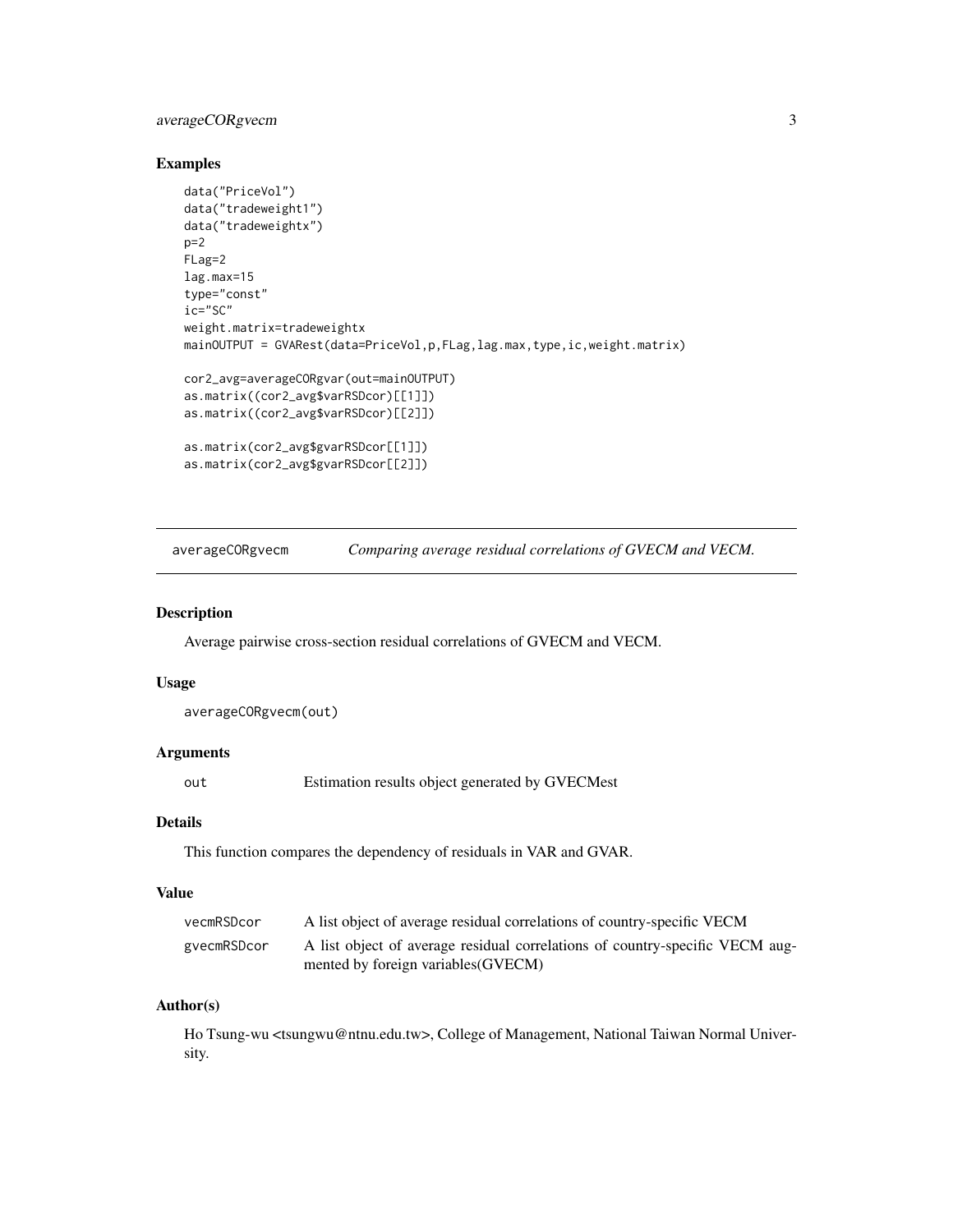#### References

Mauro Filippo di and Pesaran H. M. (2013) The GVAR Handbook– Structure and Applications of a Macro Model of the Global Economy for Policy. Oxford University Press.

# Examples

```
data("PriceVol")
data("tradeweight1")
data("tradeweightx")
p=2FLag=2
lag.max=15
type="const"
ic="SC"
weight.matrix=tradeweightx
mainOUTPUT = GVECMest(data=PriceVol,p,FLag,lag.max,type,ic,weight.matrix)
cor2_avg=averageCORgvecm(out=mainOUTPUT)
as.matrix((cor2_avg$vecmRSDcor)[[1]])
as.matrix((cor2_avg$vecmRSDcor)[[2]])
as.matrix(cor2_avg$gvecmRSDcor[[1]])
as.matrix(cor2_avg$gvecmRSDcor[[2]])
```
getCOEF *Return country-specific standard LS coefficient estimates.*

#### Description

Extract country-specific standard LS coefficient estimates.

#### Usage

```
getCOEF(out,sheet)
```
# Arguments

| out   | A list object of estimation results generated by GVARest() |
|-------|------------------------------------------------------------|
| sheet | The number of country in out file                          |

#### Details

Extract country-specific standard LS coefficient estimates.

### Value

coef Country-specific coefficient estimates

<span id="page-3-0"></span>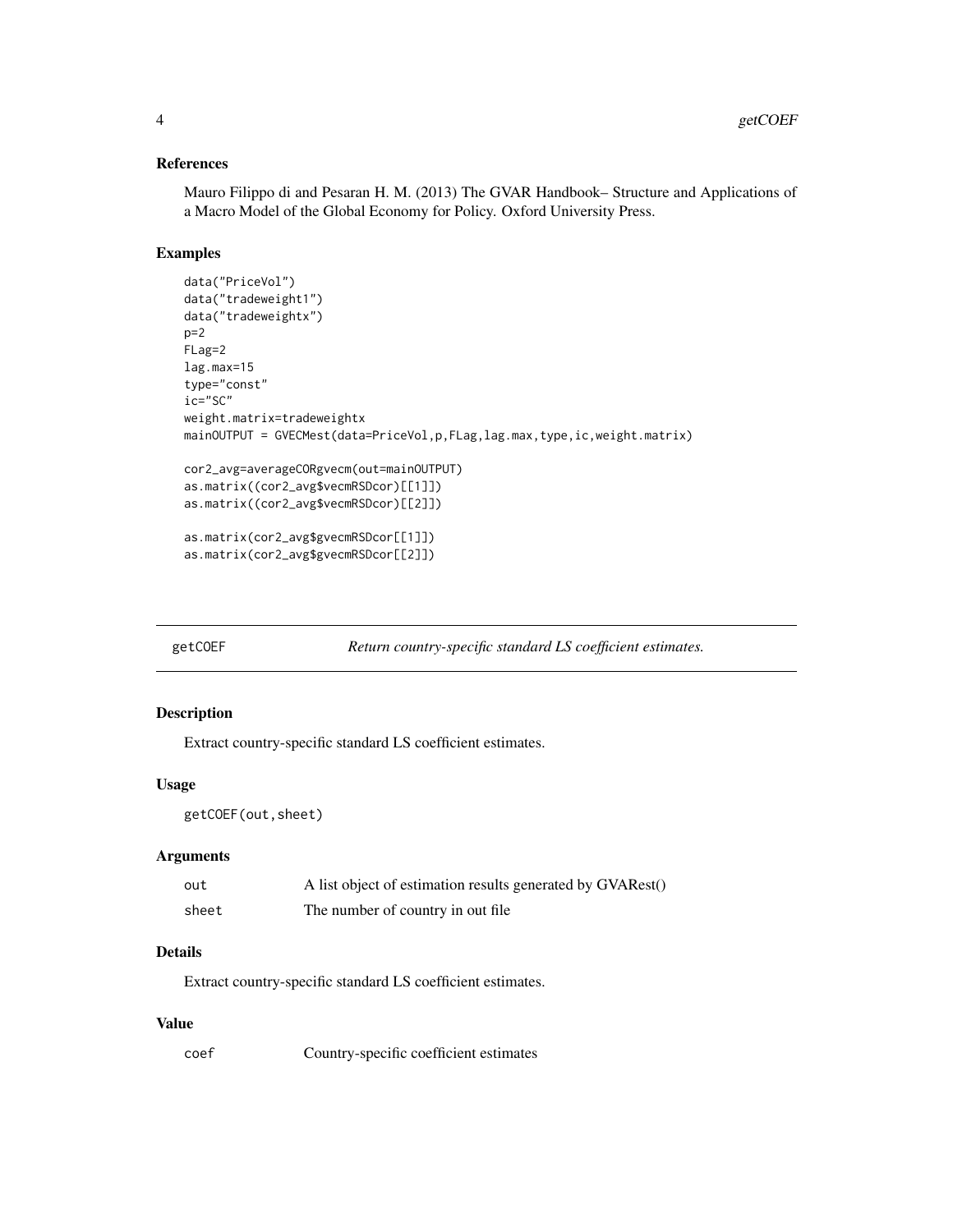# <span id="page-4-0"></span>getCOEFexo 5

#### Author(s)

Ho Tsung-wu <tsungwu@ntnu.edu.tw>, College of Management, National Taiwan Normal University.

# Examples

```
data("PriceVol")
data("tradeweight1")
data("tradeweightx")
p=2
FLag=2
lag.max=15
type="const"
ic="SC"
weight.matrix=tradeweightx
mainOUTPUT = GVARest(data=PriceVol,p,FLag,lag.max,type,ic,weight.matrix)
COEF=getCOEF(out=mainOUTPUT,sheet=1)
```
getCOEFexo *All-country LS coefficient estimates.*

#### Description

Extract all-country LS coefficient estimates.

# Usage

getCOEFexo(out)

# Arguments

out A list object of estimation results generated by GVARest().

# Details

Extract all-country LS coefficient estimates.

# Value

coef Country-specific coefficient estimates.

#### Author(s)

Ho Tsung-wu <tsungwu@ntnu.edu.tw>, College of Management, National Taiwan Normal University.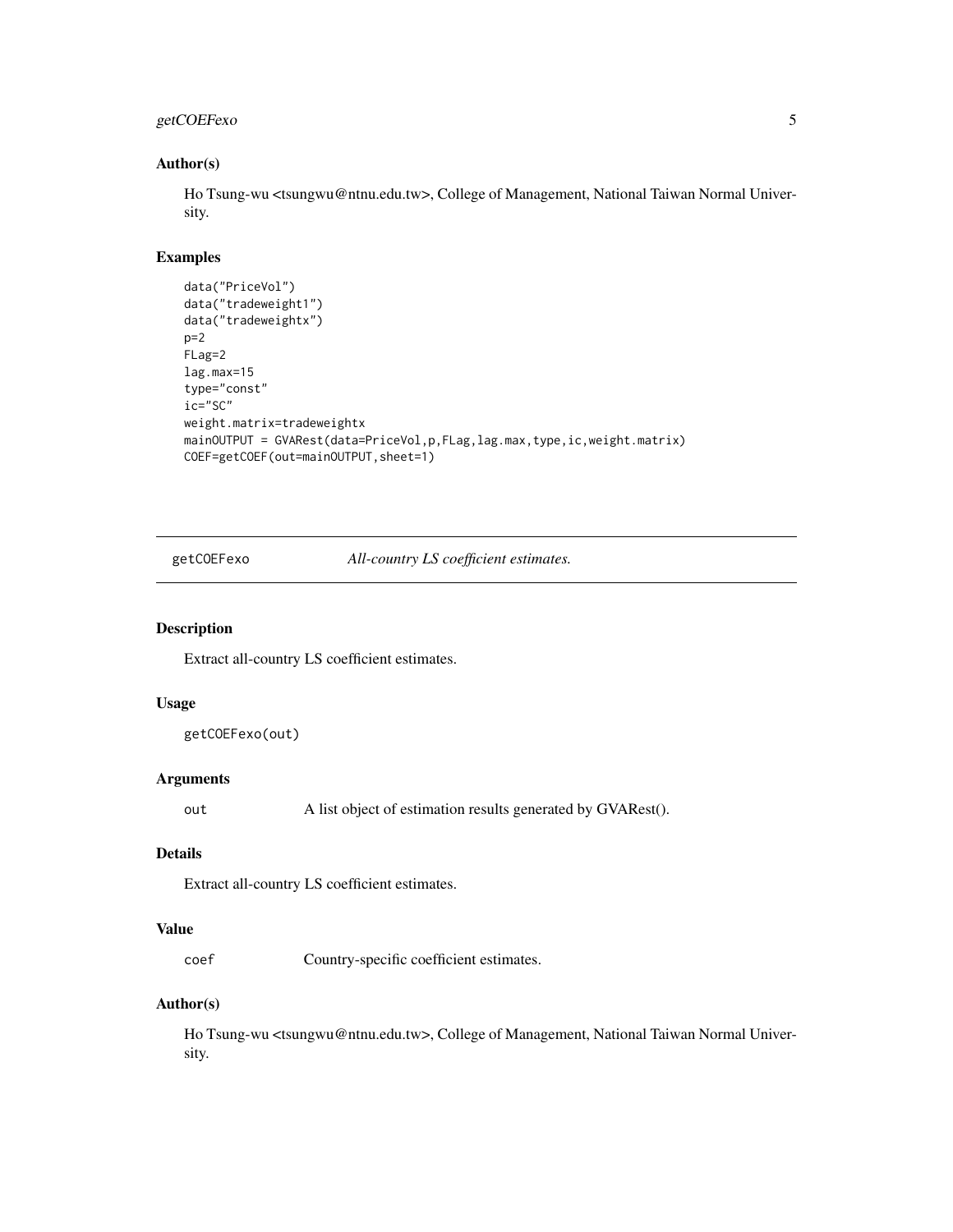# Examples

```
data("PriceVol")
data("tradeweight1")
data("tradeweightx")
p=2
FLag=2
lag.max=15
type="const"
ic="SC"
weight.matrix=tradeweightx
mainOUTPUT = GVARest(data=PriceVol,p,FLag,lag.max,type,ic,weight.matrix)
#COEF=getCOEFexo(out=mainOUTPUT)
```

| getNWCOEF | Extract country-specific LS coefficient estimates with Newy-West ro- |
|-----------|----------------------------------------------------------------------|
|           | bust covariance.                                                     |

#### Description

Extract country-specific LS coefficient estimates with Newy-West robust covariance.

# Usage

getNWCOEF(out,sheet)

#### Arguments

| out   | A list object of estimation results generated by GVARest. |
|-------|-----------------------------------------------------------|
| sheet | The number of country in out that is to be saved.         |

# Value

```
coef Country-specific coefficient estimates.
```
#### Author(s)

Ho Tsung-wu <tsungwu@ntnu.edu.tw>, College of Management, National Taiwan Normal University.

# References

Newey WK and West KD (1994) Automatic Lag Selection in Covariance Matrix Estimation. Review of Economic Studies,61,631-653.

<span id="page-5-0"></span>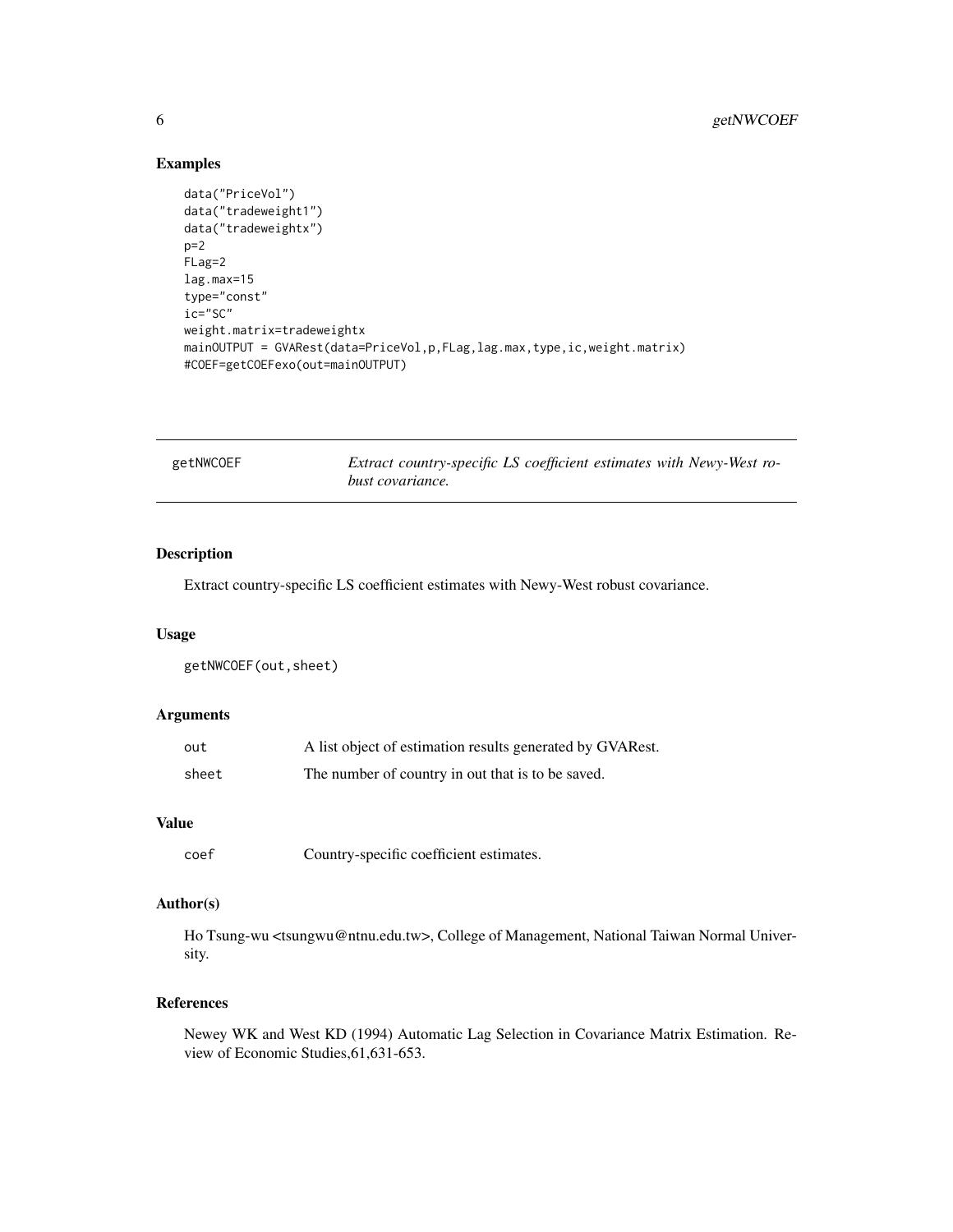# <span id="page-6-0"></span>getNWCOEFexo 7

#### Examples

```
data("PriceVol")
data("tradeweight1")
data("tradeweightx")
p=2FLag=2
lag.max=15
type="const"
ic="SC"
weight.matrix=tradeweightx
mainOUTPUT = GVARest(data=PriceVol,p,FLag,lag.max,type,ic,weight.matrix)
COEF=getNWCOEF(out=mainOUTPUT,sheet=1)
```

| getNWCOEFexo | Extract all-country coefficient estimates with Newy-West robust co- |  |  |  |
|--------------|---------------------------------------------------------------------|--|--|--|
|              | <i>variance.</i>                                                    |  |  |  |

# Description

Extract all-country coefficient estimates with Newy-West robust covariance.

# Usage

```
getNWCOEFexo(out)
```
# Arguments

out A list object of estimation results generated by GVARest.

#### Value

coef Country-specific coefficient estimates.

# Author(s)

Ho Tsung-wu <tsungwu@ntnu.edu.tw>, College of Management, National Taiwan Normal University.

# References

Newey WK and West KD (1994) Automatic Lag Selection in Covariance Matrix Estimation. Review of Economic Studies, 61, 631-653.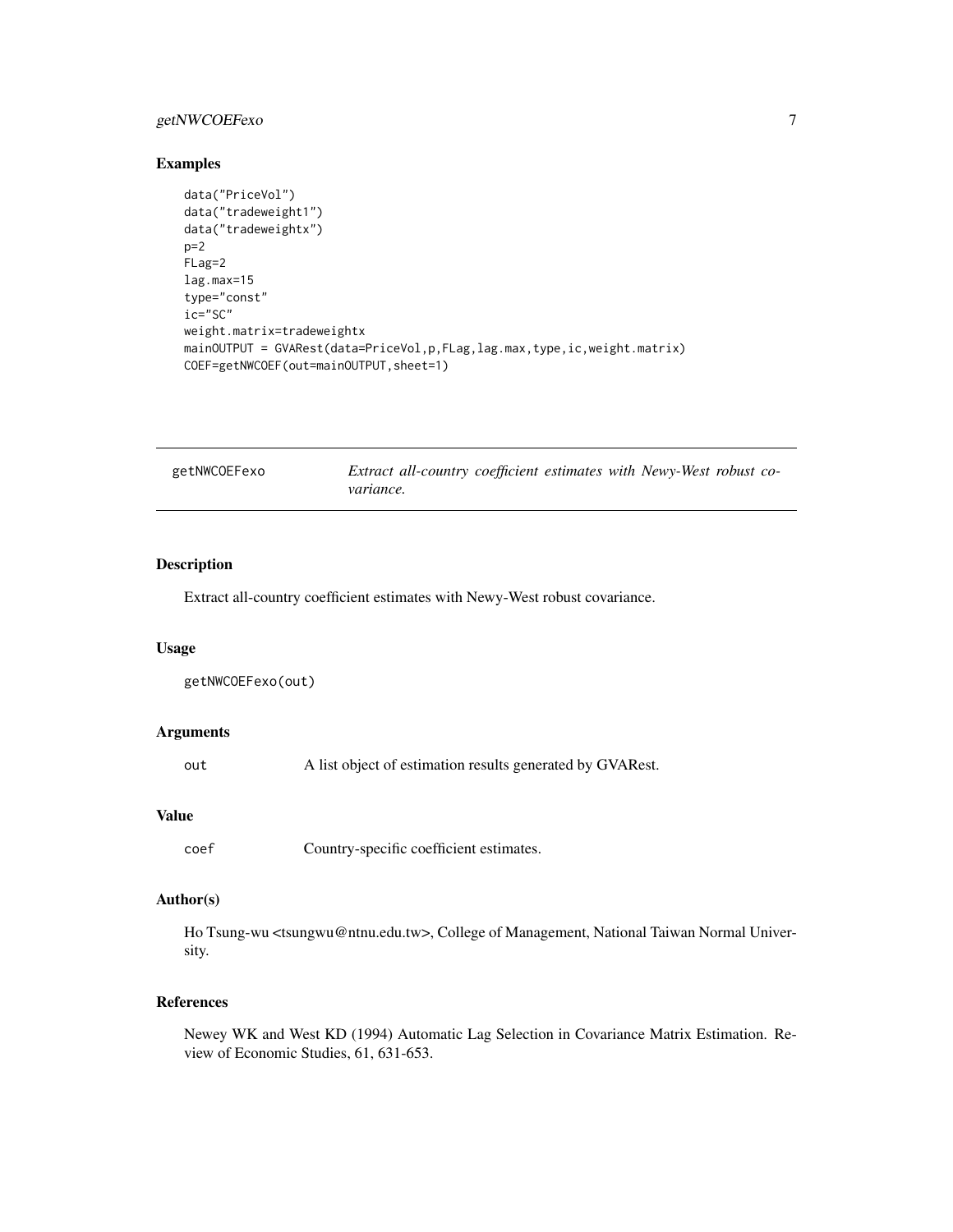# Examples

```
data("PriceVol")
data("tradeweight1")
data("tradeweightx")
p=2FLag=2
lag.max=15
type="const"
ic="SC"
weight.matrix=tradeweightx
mainOUTPUT = GVARest(data=PriceVol,p,FLag,lag.max,type,ic,weight.matrix)
COEF=getNWCOEFexo(out=mainOUTPUT)
```

| getWhiteCOEF | Extract country-specific LS coefficient estimates with White robust co- |
|--------------|-------------------------------------------------------------------------|
|              | <i>variance.</i>                                                        |

# Description

Extract country-specific LS coefficient estimates with White robust covariance.

# Usage

getWhiteCOEF(out,sheet)

# Arguments

| out   | A list object of estimation results generated by GVARest. |
|-------|-----------------------------------------------------------|
| sheet | The number of country in out that is to be saved.         |

# Value

coef Country-specific coefficient estimates.

# Author(s)

Ho Tsung-wu <tsungwu@ntnu.edu.tw>, College of Management, National Taiwan Normal University.

# Examples

```
data("PriceVol")
data("tradeweight1")
data("tradeweightx")
p=2FLag=2
lag.max=15
type="const"
```
<span id="page-7-0"></span>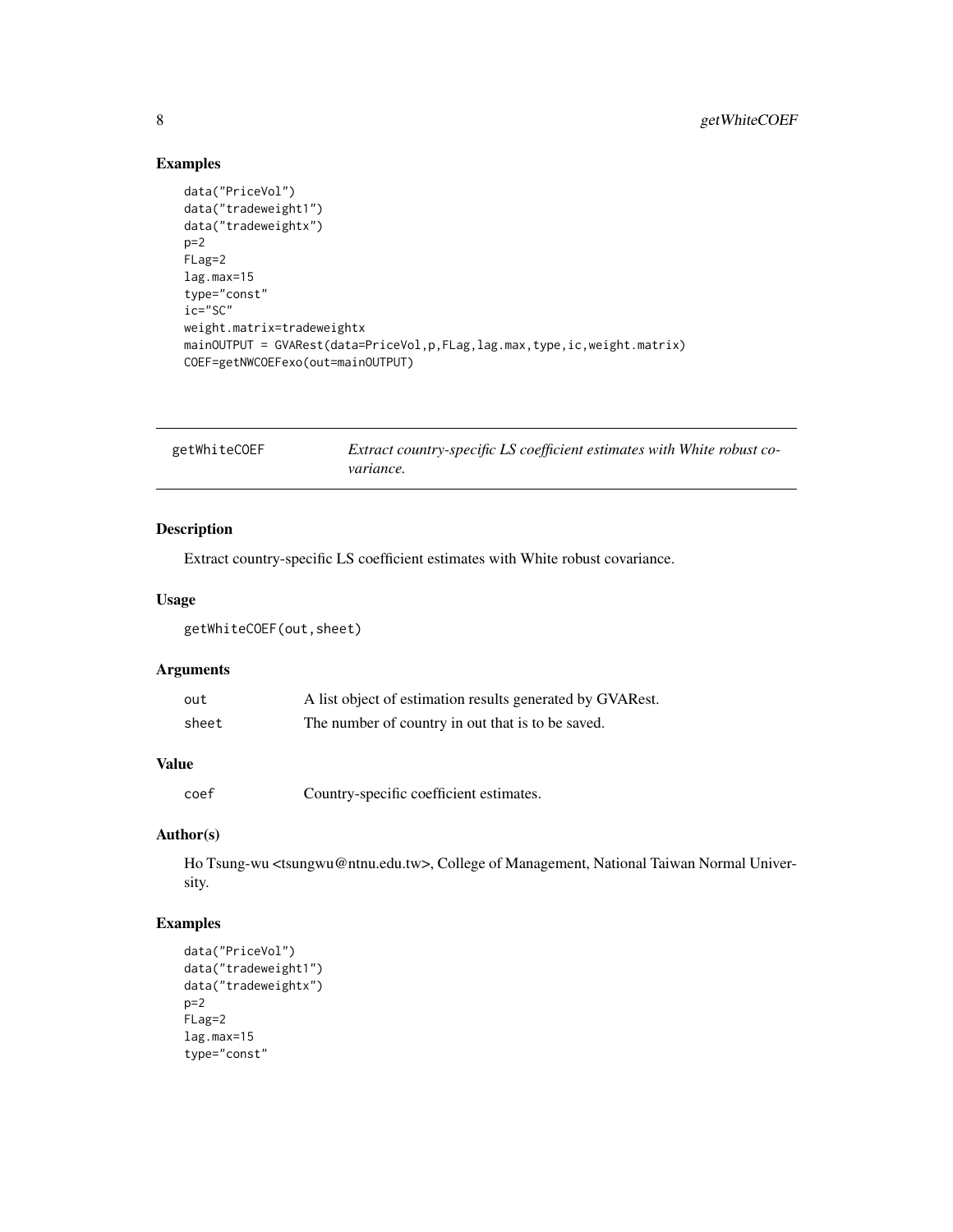# <span id="page-8-0"></span>getWhiteCOEFexo 9

```
ic="SC"
weight.matrix=tradeweightx
mainOUTPUT = GVARest(data=PriceVol,p,FLag,lag.max,type,ic,weight.matrix)
COEF=getWhiteCOEF(out=mainOUTPUT,sheet=1)
```
getWhiteCOEFexo *Extract all-country coefficient estimates with White robust covariance.*

# Description

Extract all-country coefficient estimates with Newy-West robust covariance, and save them in a .csv file.

#### Usage

```
getWhiteCOEFexo(out)
```
#### Arguments

out A list object of estimation results generated by GVARest.

# Value

coef Country-specific coefficient estimates.

#### Author(s)

Ho Tsung-wu <tsungwu@ntnu.edu.tw>, College of Management, National Taiwan Normal University.

#### Examples

```
data("PriceVol")
data("tradeweight1")
data("tradeweightx")
p=2FLag=2
lag.max=15
type="const"
ic="SC"
weight.matrix=tradeweightx
mainOUTPUT = GVARest(data=PriceVol,p,FLag,lag.max,type,ic,weight.matrix)
COEF=getWhiteCOEFexo(out=mainOUTPUT)
```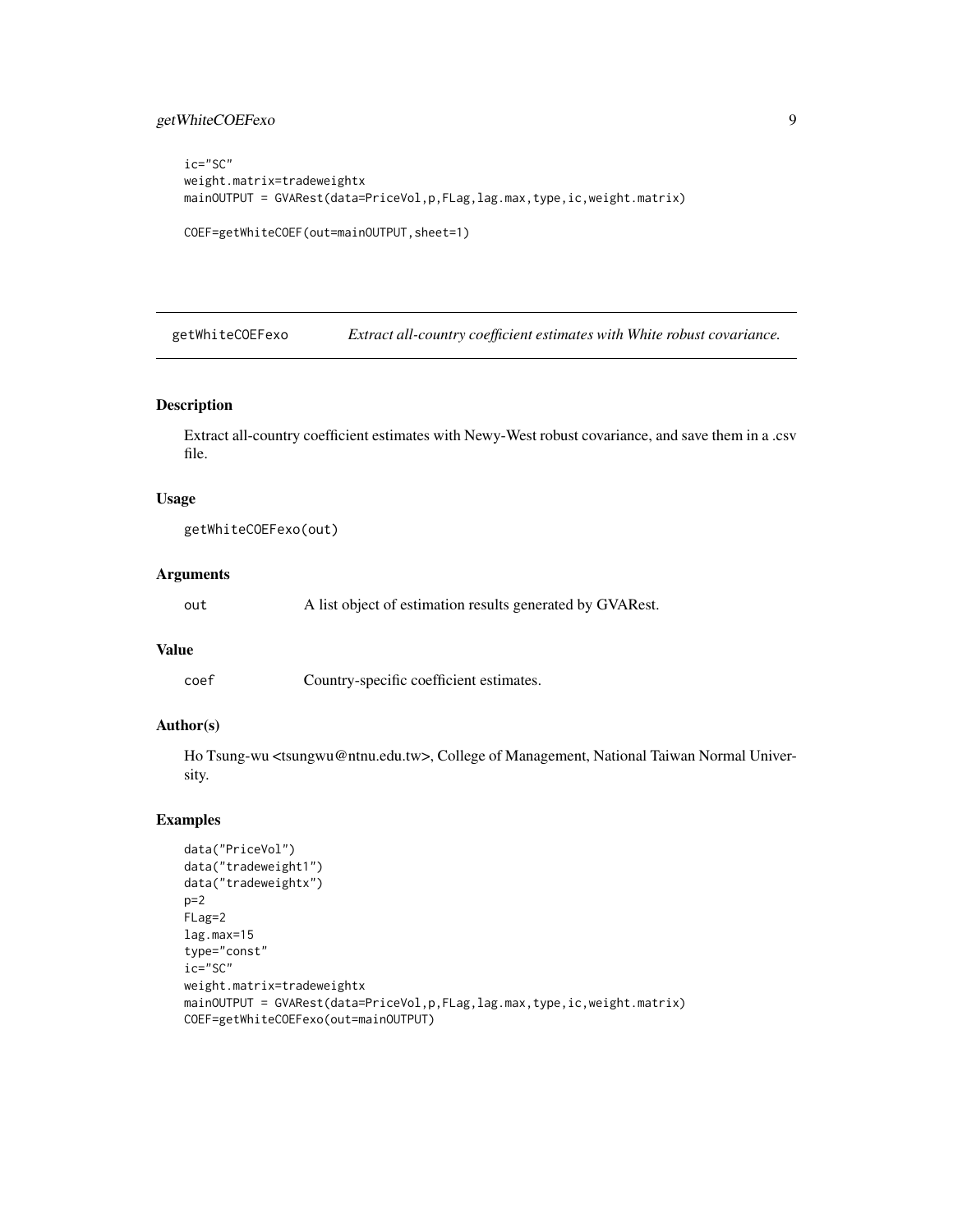<span id="page-9-0"></span>

# Description

Estimate country-specific VAR in a GVAR setting

# Usage

GVARest(data,p,FLag, lag.max, type="const", ic,weight.matrix=NULL)

# Arguments

| data          | Dataframe is a strictly balanced panel data format, the first column is cross-<br>section ID, and the second column is Time. For the sake of identification, both<br>columns must be named by, respectively, id and Time.                                                                                                                                           |
|---------------|---------------------------------------------------------------------------------------------------------------------------------------------------------------------------------------------------------------------------------------------------------------------------------------------------------------------------------------------------------------------|
| p             | The number of lag for Xt matrix.                                                                                                                                                                                                                                                                                                                                    |
| FLag          | The number of lag for foreign variables in country-specific VAR                                                                                                                                                                                                                                                                                                     |
| lag.max       | The maximal number of lag for estimating country-specific VAR                                                                                                                                                                                                                                                                                                       |
| type          | Model specification for VAR. As in package vars, we have four selection: "none","const","trend",<br>"both".                                                                                                                                                                                                                                                         |
| ic            | Information criteria for optimal lag. As in package vars, we have four selection:<br>"AIC", "HQ", "SC", and "FPE".                                                                                                                                                                                                                                                  |
| weight.matrix | Bilateral trade weight matrix for computing foreign variables. If the computa-<br>tion of foreign variables are weighted by one weighting matrix, weight.matrix<br>must be a "data.frame". If the computation of foreign variables are weighted on<br>a year-to-year basis, then weight matrix must be a "list, with the same length as<br>the weighting frequency. |

# Value

| gvar       | Country-specific GVAR output list                                                                         |
|------------|-----------------------------------------------------------------------------------------------------------|
| White      | Coefficient estimates with White robust covariance                                                        |
| NWHAC      | Coefficient estimates with Newy-West robust covariance                                                    |
| p          | Number of lags for endogeneous variables in VAR                                                           |
| К          | Number of lags for Ft variables in VAR                                                                    |
| type       | Model specificaiton. As in package vars, we have four selection: "none", "const", "trend",<br>and "both". |
| datamat    | input data=data                                                                                           |
| lagmatrix  | GVAR's Country-secific optimal lag number.                                                                |
| lagmatrix1 | VAR's Country-secific optimal lag number.                                                                 |
| exoLag     | Ft lags                                                                                                   |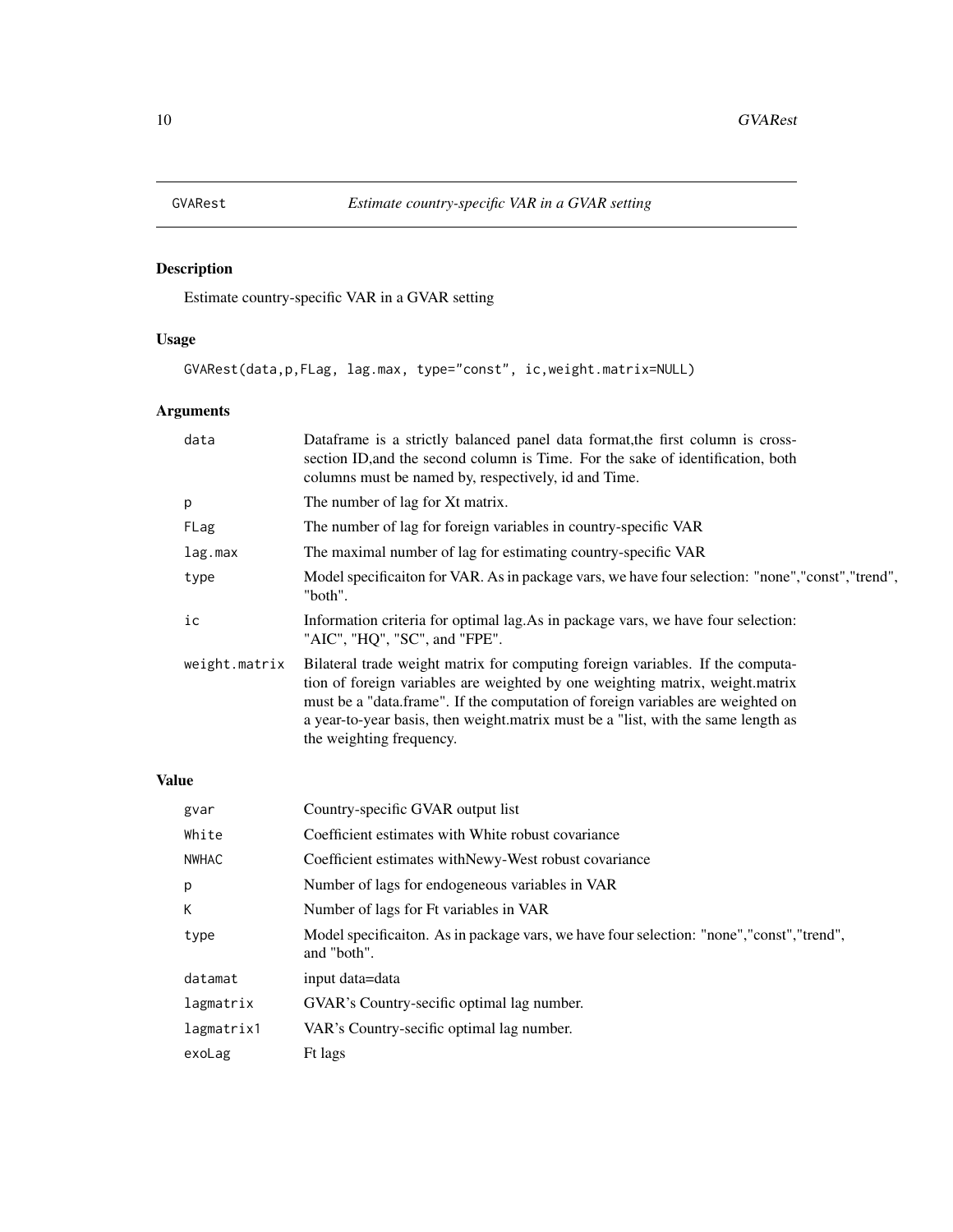#### <span id="page-10-0"></span> $GVAR\_Ft$  11

| Ft.          | Foreign variables               |
|--------------|---------------------------------|
| <b>NAMES</b> | Names of countries              |
| gyarRSD      | Country-specific GVAR residuals |
| varRSD       | VAR residuals                   |
| weight       | weight.matrix                   |

# Author(s)

Ho Tsung-wu <tsungwu@ntnu.edu.tw>, College of Management, National Taiwan Normal University.

# References

Mauro Filippo di and Pesaran H. M. (2013) The GVAR Handbook– Structure and Applications of a Macro Model of the Global Economy for Policy. Oxford University Press.

# Examples

```
data("PriceVol")
data("tradeweight1")
data("tradeweightx")
p=2FLag=2
lag.max=15
type="const"
ic="SC"
weight.matrix=tradeweightx
mainOUTPUT = GVARest(data=PriceVol,p,FLag,lag.max,type,ic,weight.matrix)
mainOUTPUT$lagmatrix # Country-specific GVAR lags
mainOUTPUT$gvar
mainOUTPUT$gvar[[1]]
coef(mainOUTPUT$gvar[[17]])
mainOUTPUT$White[[17]]
mainOUTPUT$NWHAC[[17]][1]
```
GVAR\_Ft *Function to generate foreign variables*

#### Description

Function to generate foreign variables

#### Usage

GVAR\_Ft(data, weight.matrix=NULL)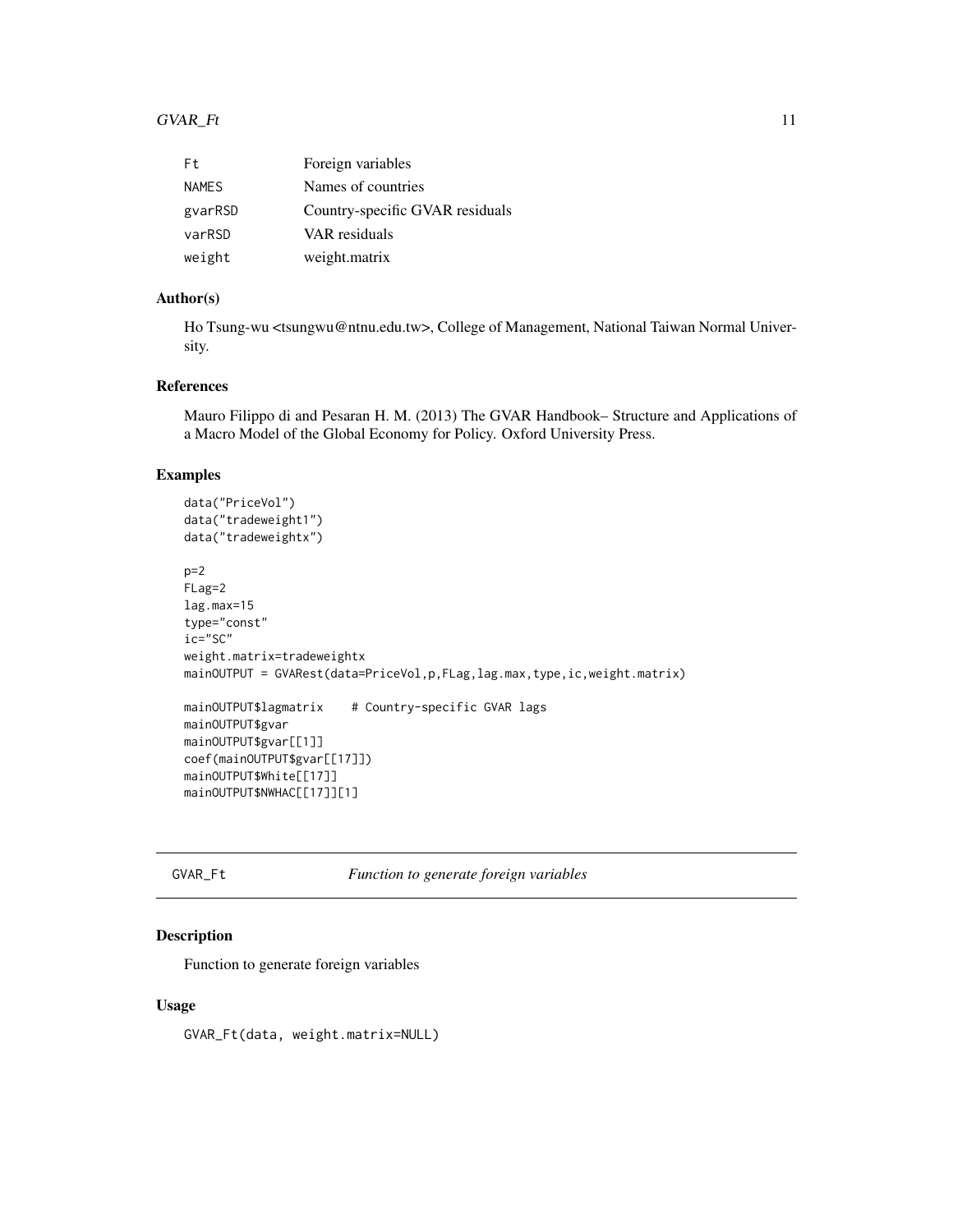#### <span id="page-11-0"></span>Arguments

| data          | Dataframe is a strictly balanced panel data format, the first column is cross-<br>section ID, and the second column is Time. For the sake of identification, both<br>columns must be named by, respectively, id and Time.                                                                                                                                                                                                          |
|---------------|------------------------------------------------------------------------------------------------------------------------------------------------------------------------------------------------------------------------------------------------------------------------------------------------------------------------------------------------------------------------------------------------------------------------------------|
| weight.matrix | Bilateral trade weight matrix for computing foreign variables. If the computa-<br>tion of foreign variables are weighted by one weighting matrix, weight.matrix<br>must be a "data.frame". If the computation of foreign variables are weighted on<br>a year-to-year basis, then weight matrix must be a "list", with the same length<br>as the weighting frequency. If NULL, then it computes the foreign vriables by<br>average. |

# Value

Ft Weighted foerign variables as described in GVAR

#### Author(s)

Ho Tsung-wu <tsungwu@ntnu.edu.tw>, College of Management, National Taiwan Normal University.

# References

Mauro Filippo di and Pesaran H. M. (2013) The GVAR Handbook– Structure and Applications of a Macro Model of the Global Economy for Policy. Oxford University Press.

#### Examples

```
#=== Loading Data ===#
data("PriceVol")
data("tradeweight1")
data("tradeweightx")
#Generate country-specific foreign variables
Ft=GVAR_Ft(data=PriceVol,weight.matrix=tradeweight1)
k=17
head(Ft[[k]])
tail(Ft[[k]])
```
GVAR\_Xt *Compute the G0, G1, G2, and F1, F2 matrices for filtering Xt*

# Description

Compute the G0, G1, G2, and F1, F2 matrices for filtering Xt

#### Usage

```
GVAR_Xt(data,p, type="const",ic="AIC",weight.matrix)
```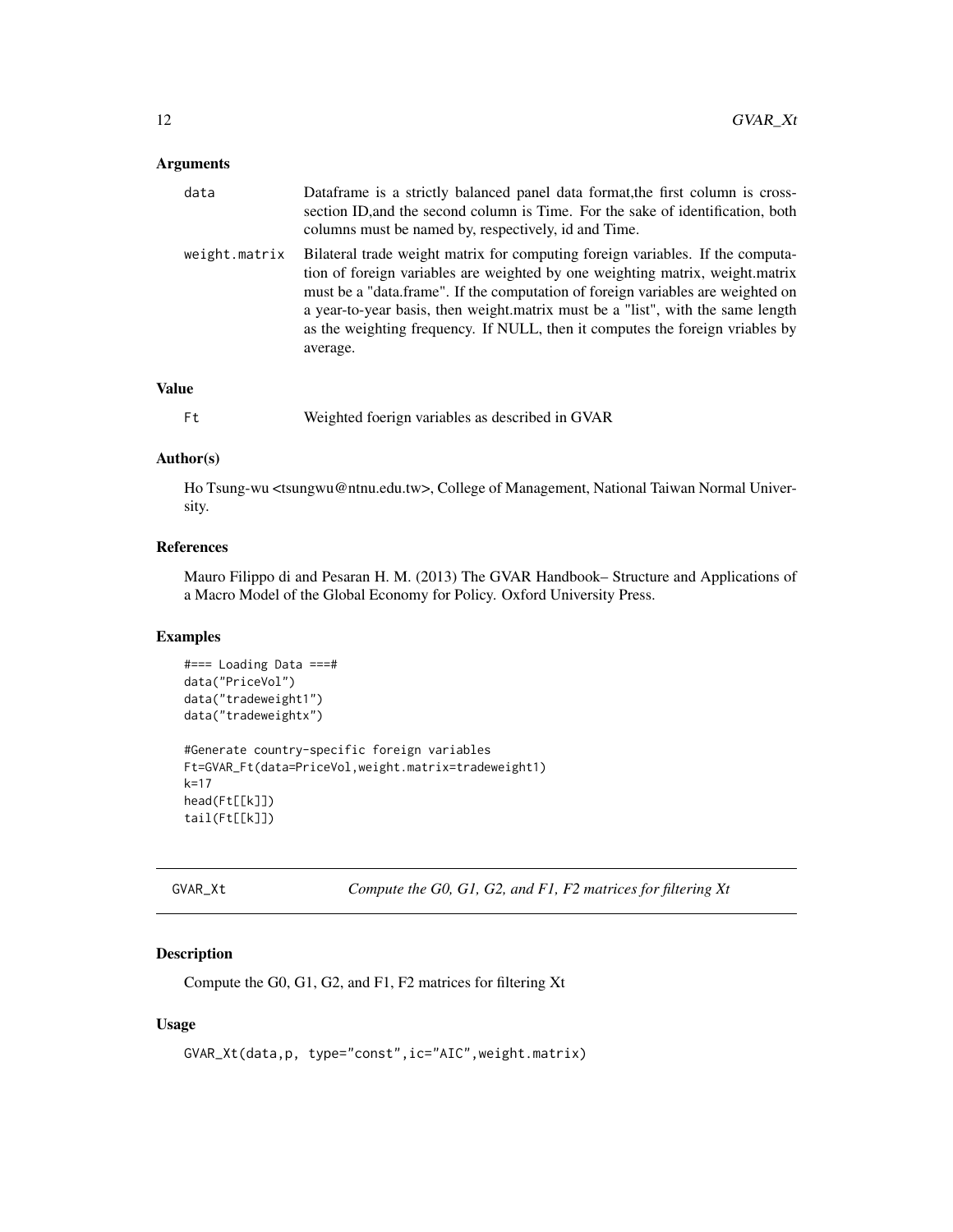# $GVAR\_Xt$  13

#### Arguments

| data          | Dataframe is a strictly balanced panel data format, the first column is cross-<br>section ID, and the second column is Time. For the sake of identification, both<br>columns must be named by, respectively, id and Time.                                                                                                                                            |
|---------------|----------------------------------------------------------------------------------------------------------------------------------------------------------------------------------------------------------------------------------------------------------------------------------------------------------------------------------------------------------------------|
| p             | The number of lag for Xt matrix. The number of lag for foreign variables in<br>country-specific VAR FLag is set to be $p+1$ .                                                                                                                                                                                                                                        |
| type          | Model specificaiton for VAR. As in package vars, we have four selection: "none", "const", "trend",<br>"both".                                                                                                                                                                                                                                                        |
| ic            | Information criteria for optimal lag. As in package vars, we have four selection:<br>"AIC", "HQ", "SC", "FPE".                                                                                                                                                                                                                                                       |
| weight.matrix | Bilateral trade weight matrix for computing foreign variables. If the computa-<br>tion of foreign variables are weighted by one weighting matrix, weight.matrix<br>must be a "data.frame". If the computation of foreign variables are weighted on<br>a year-to-year basis, then weight matrix must be a "list", with the same length<br>as the weighting frequency. |

### Details

This function generates several matrices of Eq.(2.6) in Filippo and Pesaran(2013, P.17), which is resuired to recursively filter Xt; besides, it also re-calculates the transformed residuals. In this version, we do not include the impulse responses function(IRF), because the IRF can be computed by these matrices and residuals easily. We will not update it until the next version.

# Value

| G0             | Matrix G0 of Eq. (2.6) in Filippo and Pesaran (2013, P.17)  |
|----------------|-------------------------------------------------------------|
| G1             | Matrix G1 of Eq. (2.6) in Filippo and Pesaran (2013, P.17)  |
| G <sub>2</sub> | Matrix G2 of Eq. (2.6) in Filippo and Pesaran (2013, P.17)  |
| F1             | Matrix F1 of Eq. (2.6) in Filippo and Pesaran (2013, P.17)  |
| F <sub>2</sub> | Matrix F2 of Eq. (2.6) in Filippo and Pesaran (2013, P.17)  |
| lagmatrix      | Country-secific optimal lag number, which must be the same. |
| RESID          | original residuals=u in Filippo and Pesaran (2013, P.17)    |
| newRESID       | New residuals=epsilon in Filippo and Pesaran (2013, P.17)   |

# Author(s)

Ho Tsung-wu <tsungwu@ntnu.edu.tw>, College of Management, National Taiwan Normal University.

#### References

Mauro Filippo di and Pesaran H. M. (2013) The GVAR Handbook– Structure and Applications of a Macro Model of the Global Economy for Policy. Oxford University Press.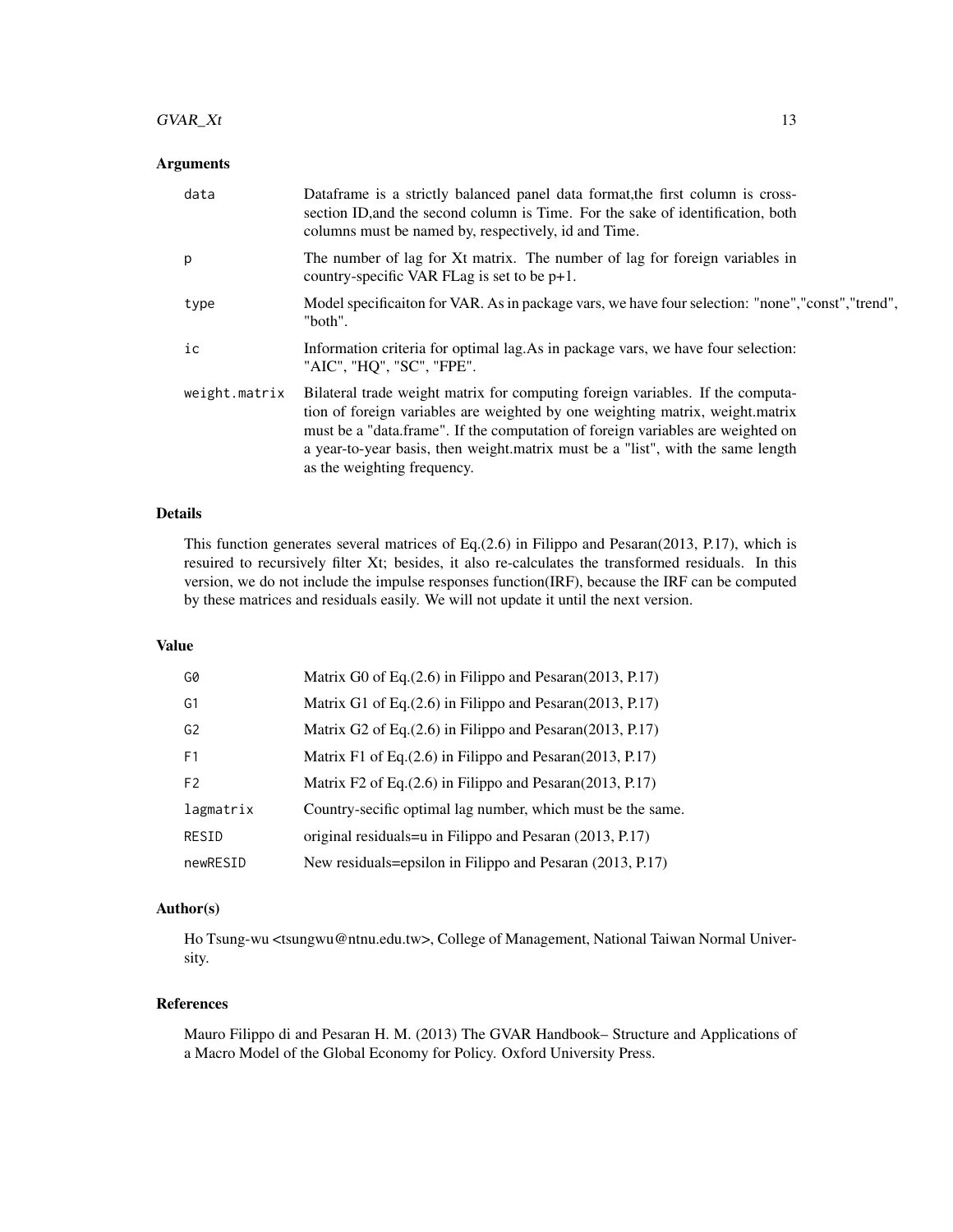# Examples

```
data("PriceVol")
data("tradeweightx")
data("tradeweight1")
p=2type="const"
ic="SC"
Result=GVAR_Xt(data=PriceVol,p,type,ic, weight.matrix=tradeweight1)
Result$G0
Result$G1
Result$G2
Result$F1
Result$F2
Result$lagmatrix
Result$RESID
Result$newRESID
```

| GVECM. jo | Estimate country-specific Johansen test results in a Global VECM set- |
|-----------|-----------------------------------------------------------------------|
|           | ting                                                                  |

# Description

Estimate country-specific Johansen test results in a Global VECM setting

# Usage

```
GVECM.jo(data,p=2,FLag=3,ecdet = "const", type = "eigen",spec = "longrun",
season = NULL,weight.matrix)
```
# Arguments

| data   | Dataframe is a strictly balanced panel data format, the first column is cross-<br>section ID, and the second column is Time. For the sake of identification, both<br>columns must be named by, respectively, id and Time. |
|--------|---------------------------------------------------------------------------------------------------------------------------------------------------------------------------------------------------------------------------|
| p      | The number of lag for Xt matrix.                                                                                                                                                                                          |
| FLag   | The number of lag for foreign VECMiables in country-specific VECM                                                                                                                                                         |
| ecdet  | Character, 'none' for no intercept in cointegration, 'const' for constant term in<br>cointegration and 'trend' for trend variable in cointegration.                                                                       |
| type   | Model specificaiton for VECM. As in package VECMs, we have four selection:<br>"none","const","trend", "both".                                                                                                             |
| spec   | Determines the specification of the VECM, see details in pakcage urca.                                                                                                                                                    |
| season | If seasonal dummies should be included, the data frequency must be set accord-<br>ingly, i.e '4' for quarterly data.                                                                                                      |

<span id="page-13-0"></span>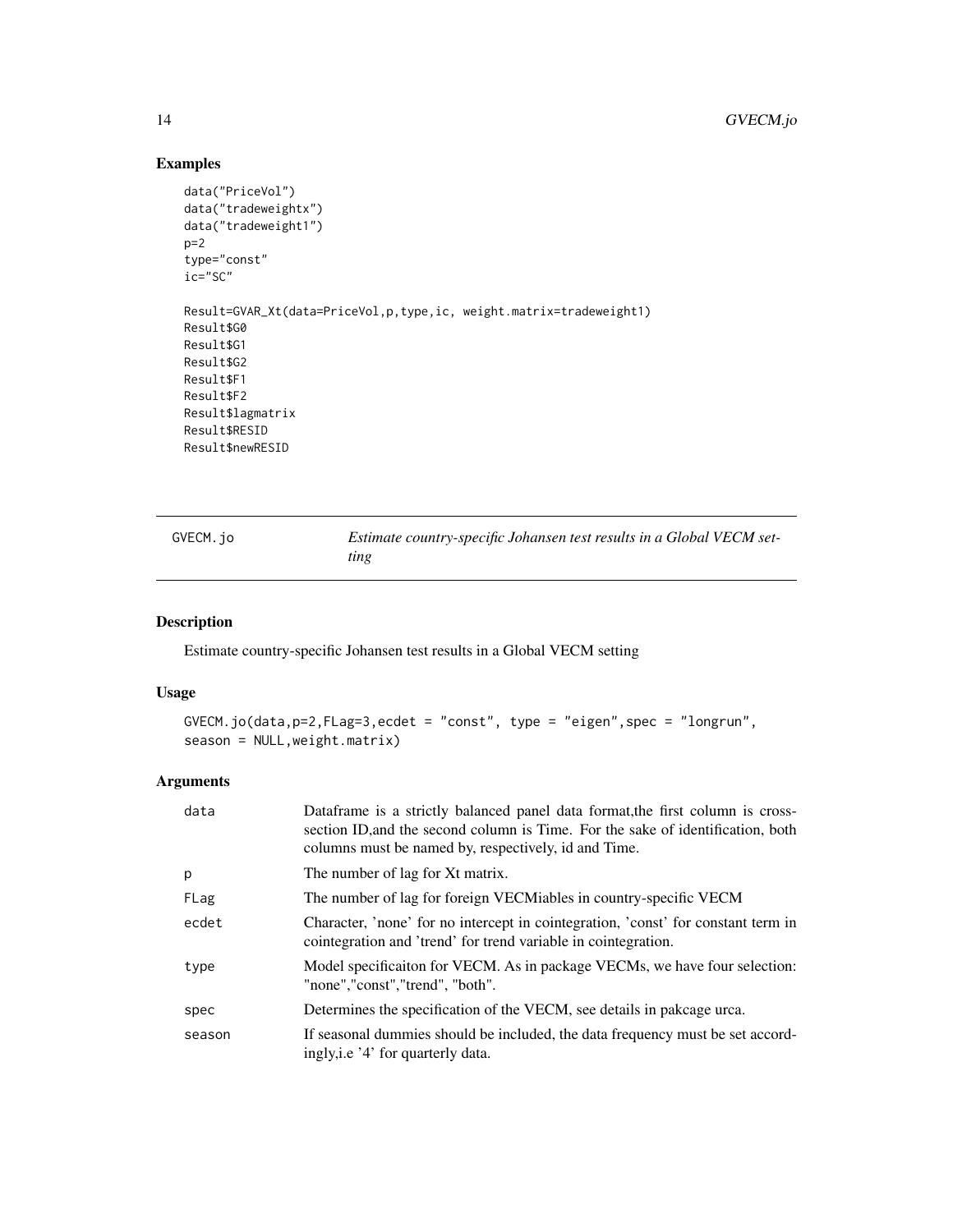#### <span id="page-14-0"></span>GVECMest 15

weight.matrix Bilateral trade weight matrix for computing foreign VECMiables. If the computation of foreign VECMiables are weighted by one weighting matrix, weight.matrix must be a "data.frame". If the computation of foreign VECMiables are weighted on a year-to-year basis, then weight.matrix must be a "list, with the same length as the weighting frequency.

# Value

| JO.test     | List object of country-specific Johansen test results                           |
|-------------|---------------------------------------------------------------------------------|
| VECMoutputs | List object of country-specific VECM results                                    |
| RESID       | List object of country-specific VECM residuals, obtained by using vars::vec2var |

#### Author(s)

Ho Tsung-wu <tsungwu@ntnu.edu.tw>, College of Management, National Taiwan Normal University.

# References

Mauro Filippo di and Pesaran H. M. (2013) The GVECM Handbook– Structure and Applications of a Macro Model of the Global Economy for Policy. Oxford University Press.

#### Examples

```
data("PriceVol")
data("tradeweight1")
data("tradeweightx")
p=2FLag=2
type="const"
ic="SC"
weight.matrix=tradeweight1
mainOUT.JO=GVECM.jo(data=PriceVol,p=2,FLag=3, weight.matrix=weight.matrix)
mainOUT.JO$JO.test
```

| GVECMest | Estimate country-specific Engle-Granger VECM in a Global VECM |  |
|----------|---------------------------------------------------------------|--|
|          | setting                                                       |  |

# Description

Estimate country-specific Engle-Granger VECM in a Global VECM setting

# Usage

GVECMest(data,p=2,FLag, lag.max=NULL, type="const", ic,weight.matrix=NULL)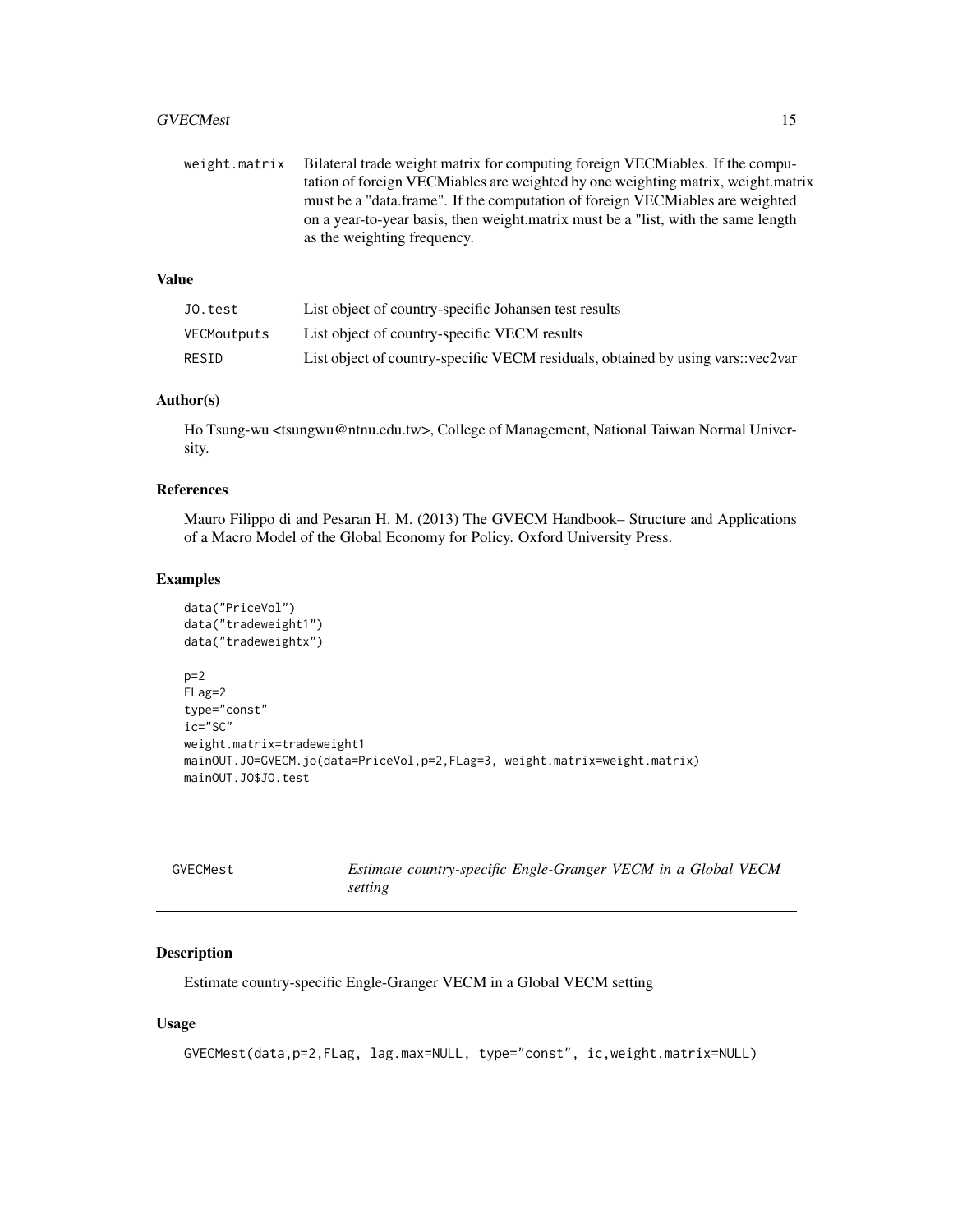# Arguments

| data          | Dataframe is a strictly balanced panel data format, the first column is cross-<br>section ID, and the second column is Time. For the sake of identification, both<br>columns must be named by, respectively, id and Time.                                                                                                                                              |
|---------------|------------------------------------------------------------------------------------------------------------------------------------------------------------------------------------------------------------------------------------------------------------------------------------------------------------------------------------------------------------------------|
| p             | The number of lag for Xt matrix.                                                                                                                                                                                                                                                                                                                                       |
| FLag          | The number of lag for foreign VECMiables in country-specific VECM                                                                                                                                                                                                                                                                                                      |
| lag.max       | The maximal number of lag for estimating country-specific VECM                                                                                                                                                                                                                                                                                                         |
| type          | Model specificaiton for VECM. As in package VECMs, we have four selection:<br>"none","const","trend", "both".                                                                                                                                                                                                                                                          |
| ic            | Information criteria for optimal lag. As in package VECMs, we have four selec-<br>tion: "AIC", "HQ", "SC", and "FPE".                                                                                                                                                                                                                                                  |
| weight.matrix | Bilateral trade weight matrix for computing foreign VECMiables. If the compu-<br>tation of foreign VECMiables are weighted by one weighting matrix, weight matrix<br>must be a "data.frame". If the computation of foreign VECMiables are weighted<br>on a year-to-year basis, then weight matrix must be a "list, with the same length<br>as the weighting frequency. |

# Value

| gvecm        | Country-specific GVECM output list                                                                         |
|--------------|------------------------------------------------------------------------------------------------------------|
| White        | Coefficient estimates with White robust coVECMiance                                                        |
| NWHAC        | Coefficient estimates with Newy-West robust cover. Coefficient estimates with Newy-West robust cover.      |
| p            | Number of lags for endogeneous VECMiables in VECM                                                          |
| К            | Number of lags for Ft VECMiables in VECM                                                                   |
| type         | Model specificaiton. As in package VECMs, we have four selection: "none", "const", "trend",<br>and "both". |
| datamat      | input data=data                                                                                            |
| lagmatrix    | GVECM's Country-secific optimal lag number.                                                                |
| lagmatrix1   | VECM's Country-secific optimal lag number.                                                                 |
| exoLag       | Ft lags                                                                                                    |
| Ft           | Foreign VECMiables                                                                                         |
| <b>NAMES</b> | Names of countries                                                                                         |
| gyecmRSD     | Country-specific Global VECM residuals                                                                     |
| vecmRSD      | <b>VECM</b> residuals                                                                                      |
|              |                                                                                                            |

# Author(s)

Ho Tsung-wu <tsungwu@ntnu.edu.tw>, College of Management, National Taiwan Normal University.

# References

Mauro Filippo di and Pesaran H. M. (2013) The GVECM Handbook– Structure and Applications of a Macro Model of the Global Economy for Policy. Oxford University Press.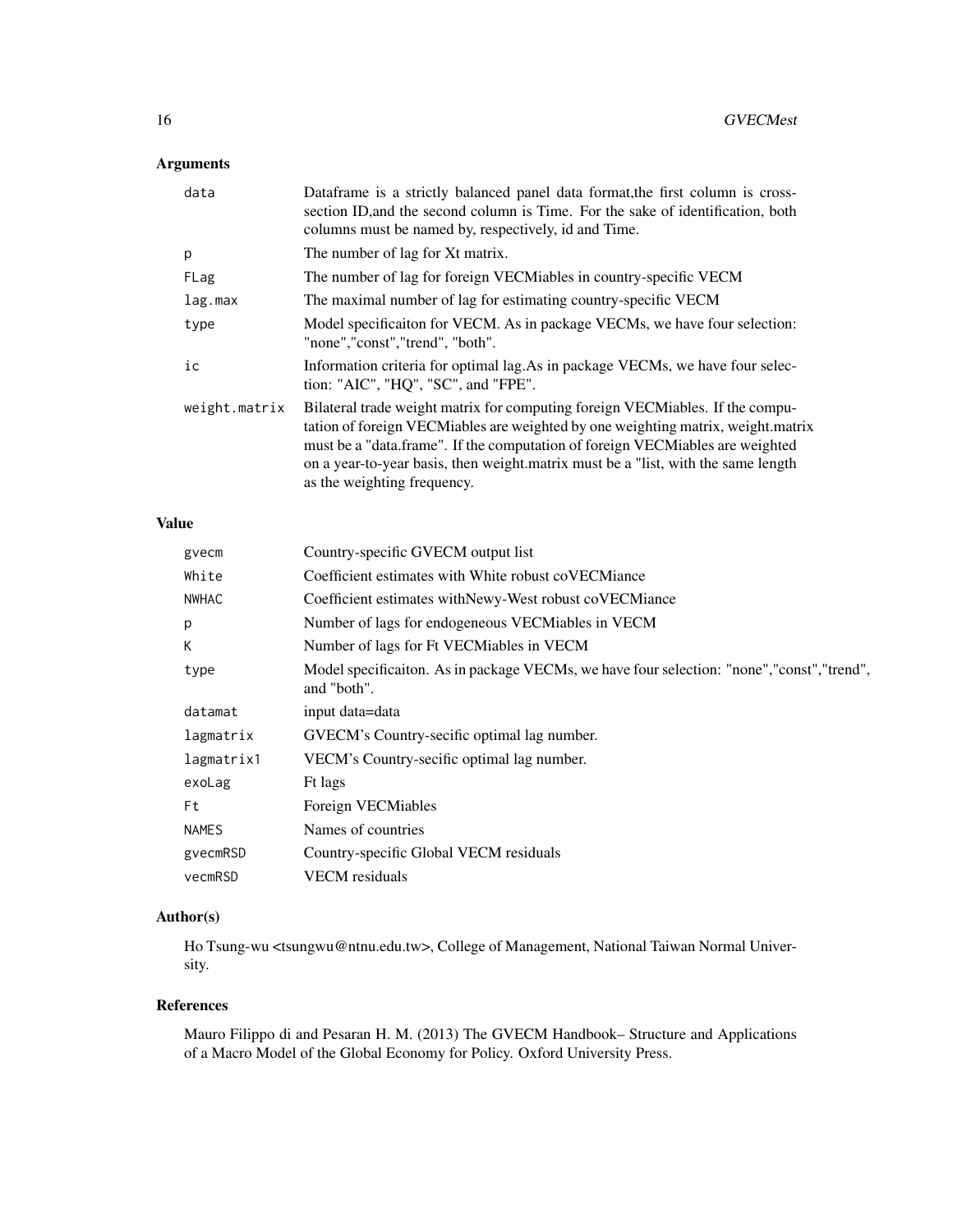# <span id="page-16-0"></span>GVECM\_Xt 17

# Examples

```
data("PriceVol")
data("tradeweight1")
data("tradeweightx")
p=2FLag=2
lag.max=15
type="const"
ic="SC"
weight.matrix=tradeweightx
mainOUTPUT = GVECMest(data=PriceVol,p,FLag,lag.max,type,ic,weight.matrix)
mainOUTPUT$lagmatrix # Country-specific GVECM lags
mainOUTPUT$gvecm
mainOUTPUT$gvecm[[1]]
coef(mainOUTPUT$gvecm[[17]])
mainOUTPUT$White[[17]]
mainOUTPUT$NWHAC[[17]][1]
```
GVECM\_Xt *Compute the G0, G1, G2, and F1, F2 matrices for filtering Xt*

# Description

Compute the G0, G1, G2, and F1, F2 matrices for filtering Xt

# Usage

GVECM\_Xt(data,p,type="const",ic="AIC",weight.matrix)

# Arguments

| data          | Dataframe is a strictly balanced panel data format, the first column is cross-<br>section ID, and the second column is Time. For the sake of identification, both<br>columns must be named by, respectively, id and Time.                                                                                                                                            |
|---------------|----------------------------------------------------------------------------------------------------------------------------------------------------------------------------------------------------------------------------------------------------------------------------------------------------------------------------------------------------------------------|
| p             | The number of lag for Xt matrix. The number of lag for foreign variables in<br>country-specific VAR FLag is set to be $p+1$ .                                                                                                                                                                                                                                        |
| type          | Model specification for VAR. As in package vars, we have four selection: "none","const","trend",<br>"both".                                                                                                                                                                                                                                                          |
| ic            | Information criteria for optimal lag. As in package vars, we have four selection:<br>"AIC", "HQ", "SC", "FPE".                                                                                                                                                                                                                                                       |
| weight.matrix | Bilateral trade weight matrix for computing foreign variables. If the computa-<br>tion of foreign variables are weighted by one weighting matrix, weight.matrix<br>must be a "data.frame". If the computation of foreign variables are weighted on<br>a year-to-year basis, then weight matrix must be a "list", with the same length<br>as the weighting frequency. |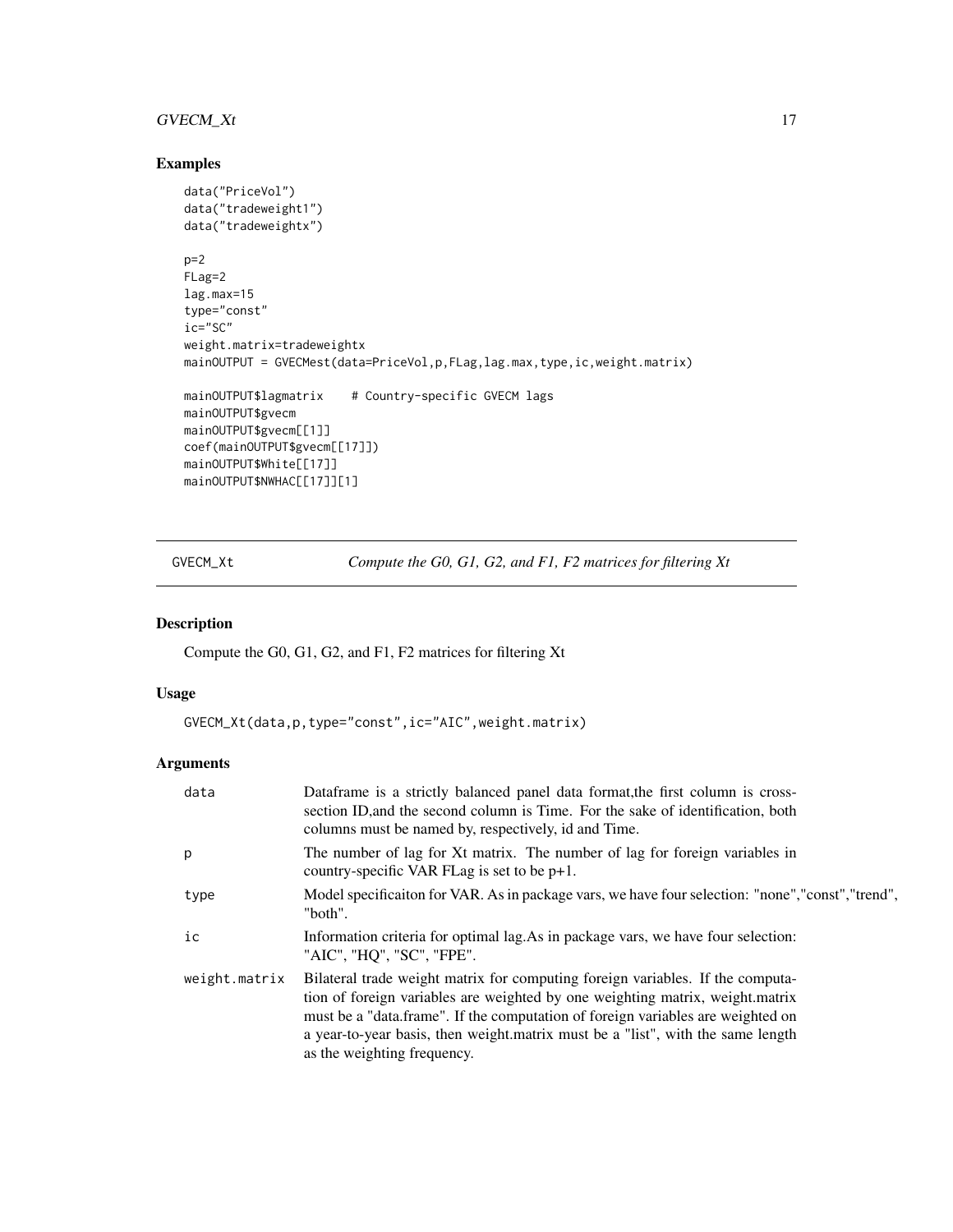# Details

This function generates several matrices of Eq.(2.6) in Filippo and Pesaran(2013, P.17), which is resuired to recursively filter Xt; besides, it also re-calculates the transformed residuals. In this version, we do not include the impulse responses function(IRF), because the IRF can be computed by these matrices and residuals easily. We will not update it until the next version.

# Value

| G0             | Matrix G0 of Eq. (2.6) in Filippo and Pesaran (2013, P.17)     |
|----------------|----------------------------------------------------------------|
| G1             | Matrix G1 of Eq. (2.6) in Filippo and Pesaran (2013, P.17)     |
| G <sub>2</sub> | Matrix G2 of Eq. $(2.6)$ in Filippo and Pesaran $(2013, P.17)$ |
| F <sub>1</sub> | Matrix F1 of Eq. $(2.6)$ in Filippo and Pesaran $(2013, P.17)$ |
| F <sub>2</sub> | Matrix F2 of Eq. (2.6) in Filippo and Pesaran (2013, P.17)     |
| lagmatrix      | Country-secific optimal lag number.                            |
| newRESID       | New residuals=epsilon in Filippo and Pesaran (2013, P.17)      |

# Author(s)

Ho Tsung-wu <tsungwu@ntnu.edu.tw>, College of Management, National Taiwan Normal University.

# References

Mauro Filippo di and Pesaran H. M. (2013) The GVAR Handbook– Structure and Applications of a Macro Model of the Global Economy for Policy. Oxford University Press.

#### Examples

```
data("PriceVol")
data("tradeweightx")
data("tradeweight1")
p=2type="const"
ic="SC"
Result=GVECM_Xt(data=PriceVol,p,type,ic, weight.matrix=tradeweight1)
Result$G0
Result$G1
Result$F1
Result$G2
Result$F2
Result$lagmatrix
Result$newRESID
```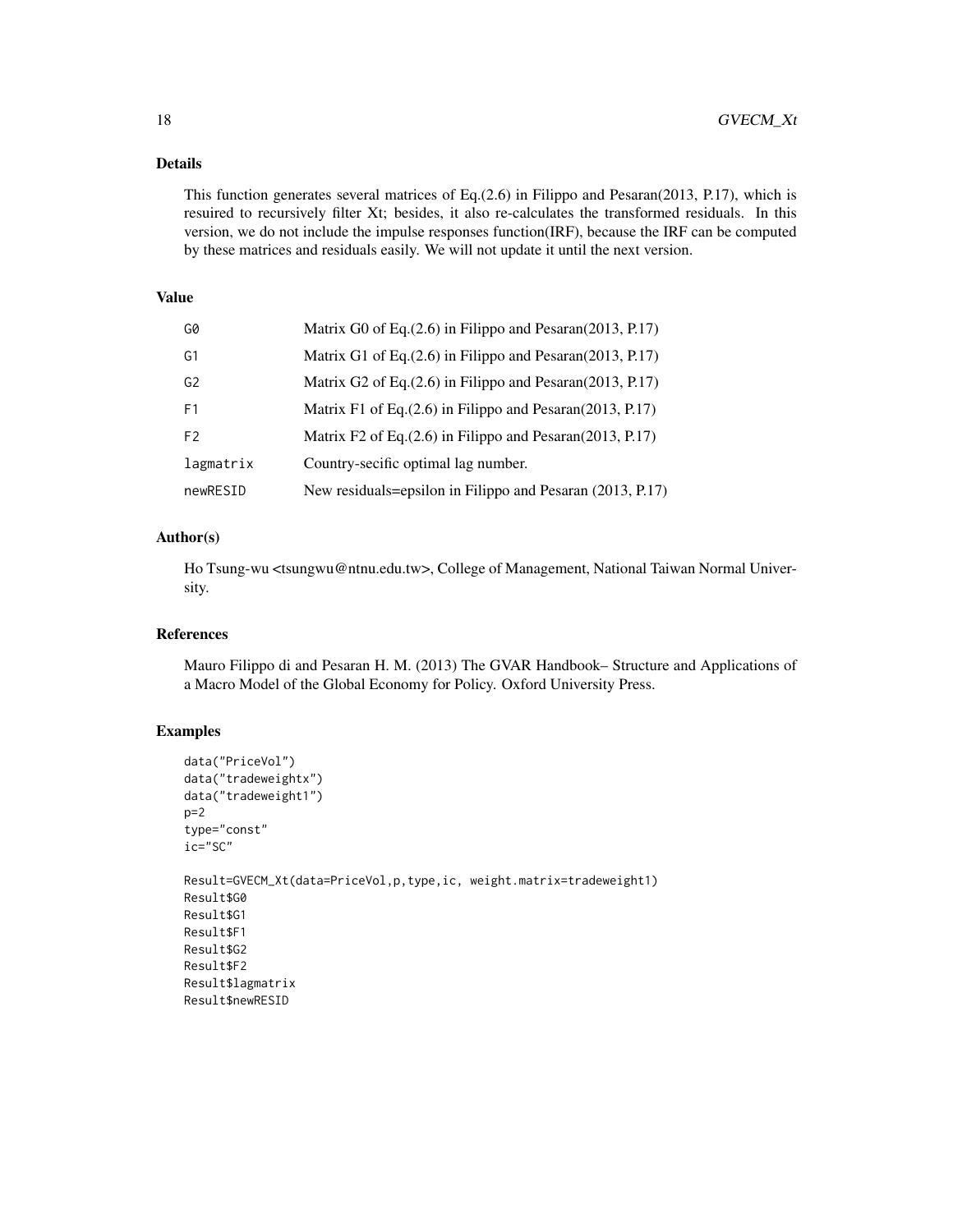<span id="page-18-0"></span>

# Description

A nine-year balanced panel price-volumn data of 17 mareket indices, 2006/8/30-2014/11/19

#### Usage

```
data("PriceVol")
```
#### Format

A data frame with 0 observations on the following 2 variables.

ID Names of country, cross-section ID

Time Time index

Ret Daily returns computed by close-to-close

Vol Daily transaction volumn, by log

#### Source

Yahoo finance

# Examples

data(PriceVol)

tradeweight1 *A single year cross-section bilateral trade weight matrix, 2014.*

# Description

A single year cross-section bilateral trade weight matrix, 2014

#### Usage

data("tradeweight1")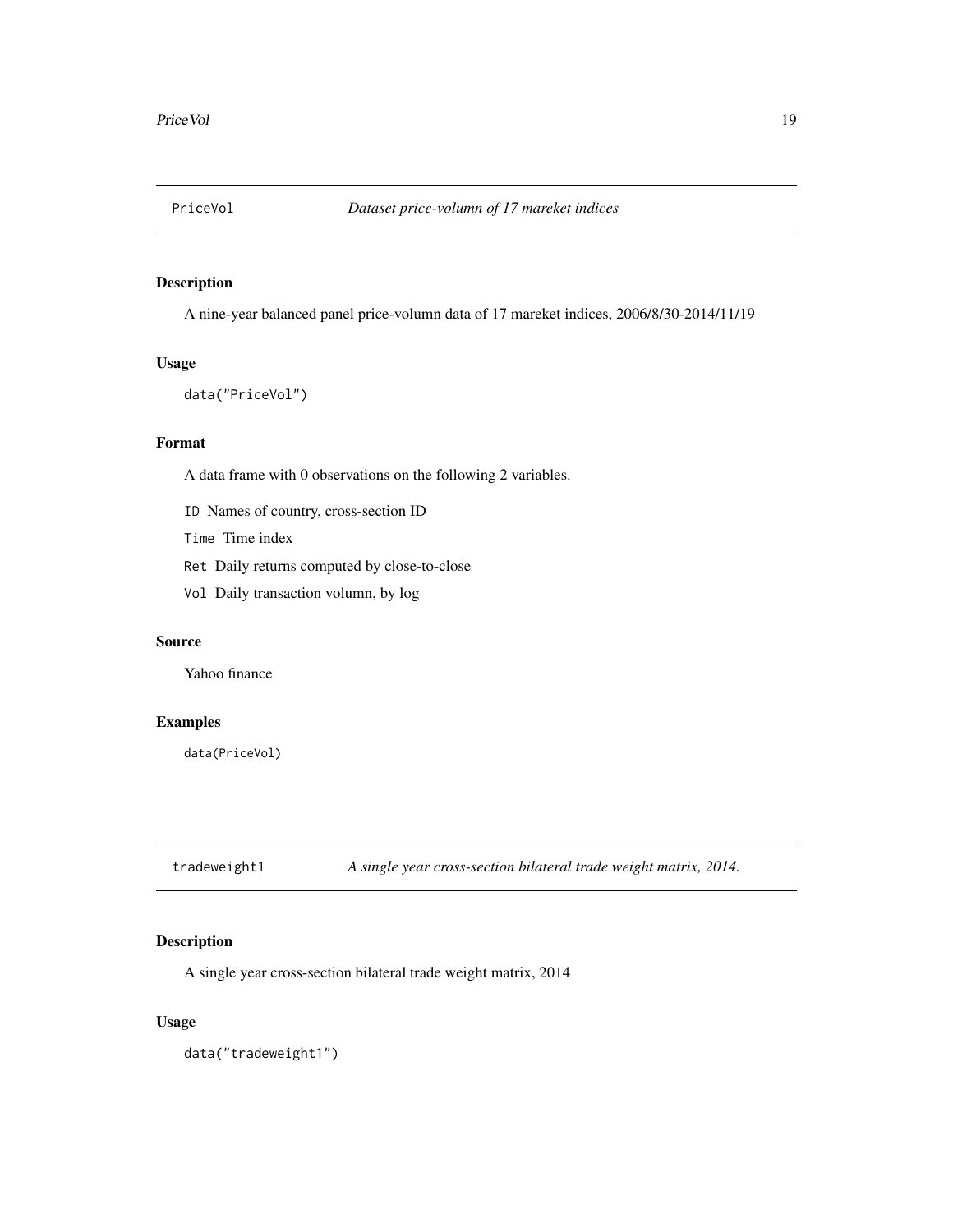<span id="page-19-0"></span>A matrix of 17 by 17 bilateral trade weight matrix,2014

Australia Bilateral trade weight matrix of Australia, 2014

Austria Bilateral trade weight matrix of Austria, 2014

Belgium Bilateral trade weight matrix of Belgium, 2014

Brazil Bilateral trade weight matrix of Brazil, 2014

France Bilateral trade weight matrix of France, 2014

UK Bilateral trade weight matrix of UK, 2014

US Bilateral trade weight matrix of US, 2014

Canada Bilateral trade weight matrix of Canada, 2014

HongKong Bilateral trade weight matrix of Hong Kong, 2014

Indonesia Bilateral trade weight matrix of Indonesia, 2014

Malaysia Bilateral trade weight matrix of Malaysia, 2014

Korea Bilateral trade weight matrix of Korea, 2014

Mexico Bilateral trade weight matrix of Mexico, 2014

Japan Bilateral trade weight matrix of Japan, 2014

Swiss Bilateral trade weight matrix of Swiss, 2014

China Bilateral trade weight matrix of China, 2014

Taiwan Bilateral trade weight matrix of Taiwan, 2014

#### Details

This matrix is a 17 by 17 trade weight matrix, the column names are 17 countries. Given column j, the row-wise elements are bilateral trade weights of country j. Please make sure that the order of countries exactly matches the dataset's ID column.

#### Examples

```
data(tradeweight1)
is.data.frame(tradeweight1)
```
tradeweightx *A nine-year bilateral trade weight matrix, 2006-2014*

#### Description

A nine-year bilateral trade weight matrix, 2006-2014

#### Usage

data("tradeweightx")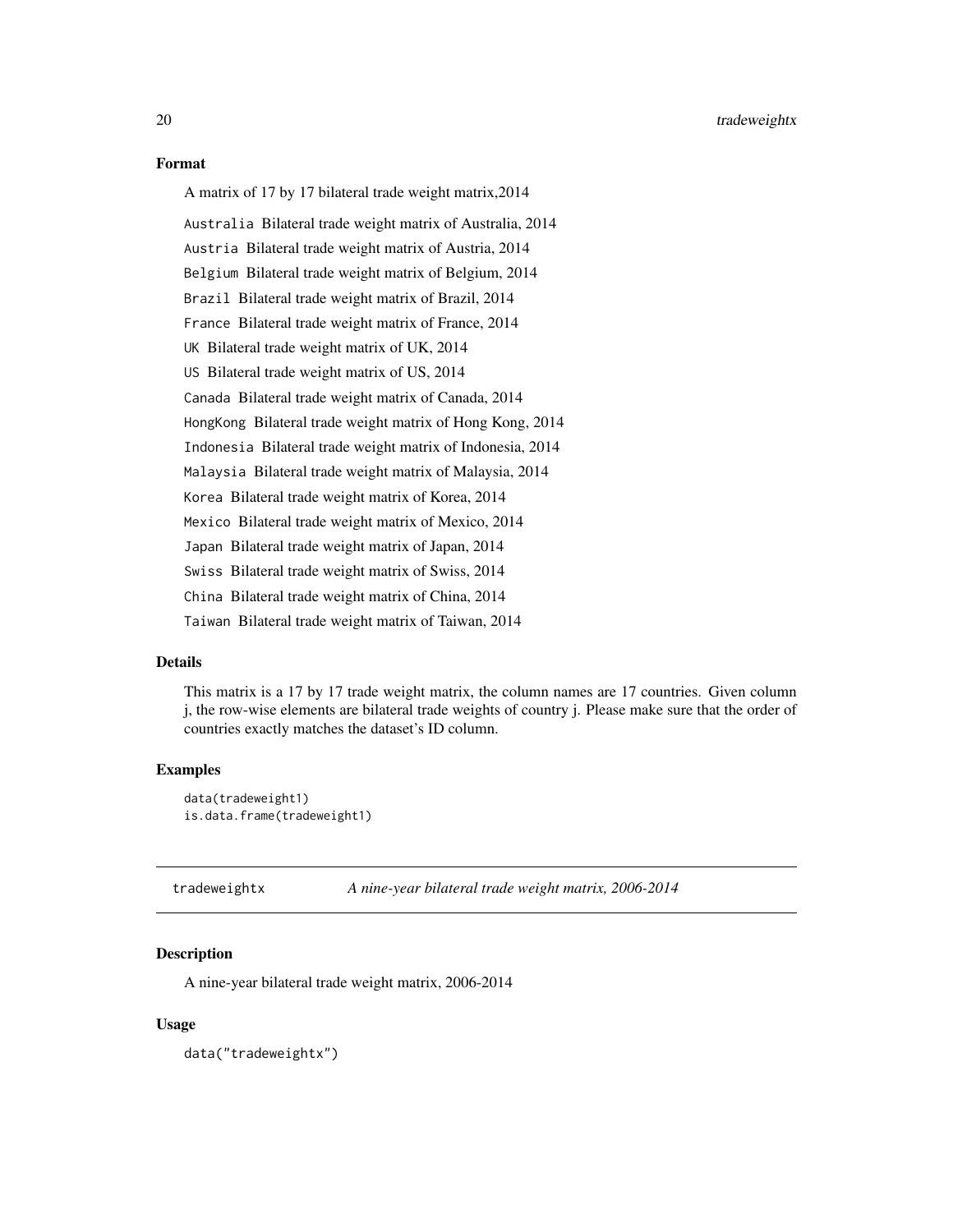#### tradeweightx 21

#### Format

A list with 17 by 17 matrix on the following variable.

Australia Bilateral trade weight matrix of Australia, 2014 Austria Bilateral trade weight matrix of Austria, 2014 Belgium Bilateral trade weight matrix of Belgium, 2014 Brazil Bilateral trade weight matrix of Brazil, 2014 France Bilateral trade weight matrix of France, 2014 UK Bilateral trade weight matrix of UK, 2014 US Bilateral trade weight matrix of US, 2014 Canada Bilateral trade weight matrix of Canada, 2014 HongKong Bilateral trade weight matrix of Hong Kong, 2014 Indonesia Bilateral trade weight matrix of Indonesia, 2014 Malaysia Bilateral trade weight matrix of Malaysia, 2014 Korea Bilateral trade weight matrix of Korea, 2014 Mexico Bilateral trade weight matrix of Mexico, 2014 Japan Bilateral trade weight matrix of Japan, 2014 Swiss Bilateral trade weight matrix of Swiss, 2014 China Bilateral trade weight matrix of China, 2014 Taiwan Bilateral trade weight matrix of Taiwan, 2014

#### Details

This example data is annual trade weight matrix, it is a list with length 9 (2006-2014).Each list is a year specific 17 by 17 trade weight matrix, the column names are 17 countries. Given column j, the row-wise elements are bilateral trade weights of country j. Make sure that the length of list must exactly match with the number of years. Because once you use this as tradewieght input matrix, R function will automatically compute foreign variables weighted year-by-year. Please make sure that the order of countries exactly matches the dataset's ID column.

#### Examples

```
data(tradeweightx)
is.data.frame(tradeweightx)
```